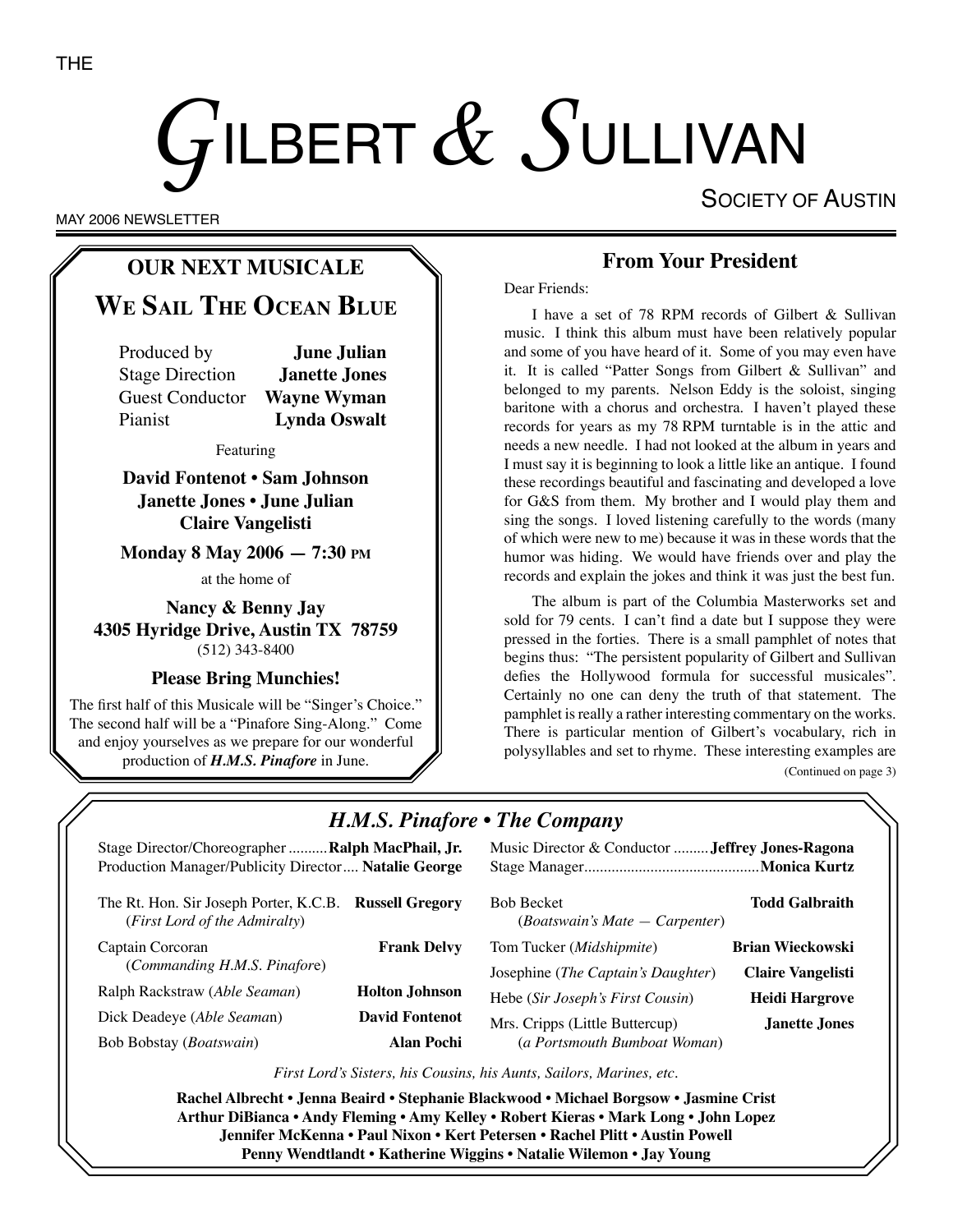**News of the Society**

*Reba Gillman*

**A Wedding**: **Lisa Hatcher**, elder daughter of President **Bill Hatcher** and his first lady **Nan**, will marry **Michael Andrew Carter** on Saturday, April 22nd. **Chris Buggé** has offered to drive the couple from the church to the reception at UT in his historic baby blue Rolls Royce. When Lisa was in third grade she played Hercules in our 1989 production of *The Sorcerer*. Bill hung out back stage with her for every performance. Lisa graduated from UT Austin, where she played clarinet in the Longhorn Band. This gave special pleasure to Bill, who had played the flute in the band. Lisa and Andy met at UT, where Andy played trumpet in the Longhorn Band. The young couple have jobs in the Dallas area and will live in Grand Prairie.

**Local Performances**: **Jeffrey Jones-Ragona**, our very busy Artistic Director in charge of Music, will play the part of Chaim Yonkel, a Catskills-style Jewish vaudeville performer, in a production of *TinTypes*, which will open Friday April 28 at the Dougherty Arts Center. Jeffrey says it's a good show and especially urges attendance at the Thursday, May  $11<sup>th</sup>$  show, which will be a fund-raiser for the Capital City Mens Chorus, which Jeffrey heads. Jeffrey will direct the Capital City Mens Chorus in a concert at 4 PM on Sunday May  $7<sup>th</sup>$ , at the first United Methodist Church at  $12<sup>th</sup>$  and Lavaca. They will sing with a 25 piece orchestra, including members of the Austin Symphony. Tickets for the May  $11<sup>th</sup>$  fund-raiser performance of *TinTypes*, and Tickets for the CCMC concert can be purchased at ccmcaustin.org or by calling 477-SING (7464). For tickets for all other performances of *TinTypes* call 301-3656.

**National Performances**: Ralph MacPhail, Jr., our Artistic Director in charge of Staging, is now a retired professor, free to accept G&S invitations to "take Gilbert & Sullivan on the road," and he's been keeping busy. On Monday, April 3rd he gave a talk "The Secrets of *H.M.S. Pinafore*" to the Bridgewater Retirement Village Community Association in Virginia. On Sunday, April 9<sup>th</sup> he presented "Curtain Going Up on *The Mikado*," a pre-performance talk at the University of Michigan in Ann Arbor for the Fulbright Association of Southeast Michigan. This was before the UMGASS production of *The Mikado*. Then April 22nd-29th, he will be in Medford, Oregon, to teach "Gilbert & Sullivan and Pira-Mika-Fore; or The Big Three" at Rogue Valley Manor, which is a repeat of last fall's very successful Elderhostel, sponsored by Harry and David. After that it will be only three weeks until Rafe flies into Austin to direct our 2006 production of *H.M.S. Pinafore*.

And then come the Elderhostels at the Incarnation Center in Ivoryton, Connecticut, run by Rafe and **Deb Lyon**. **Larry Shepley** and **Patricia Kaplan** have both attended one of these sessions and can enthusiastically recommend them. The first will be "Gilbert & Sullivan and Ruddigore," July  $16<sup>th</sup>$ -21<sup>st</sup>. This promises to be a very interesting session on one of the lesser known G&S operas (which, by the way, we are planning on presenting in 2007), with some wonderful music. The second will be the old favorite "Gilbert & Sullivan and Pira-Mika-Fore; or The Big Three," July  $30<sup>th</sup>$ -August  $4<sup>th</sup>$ . For information see Summer Elderhostel Catalog under "Connecticut," pages 36-37. The Incarnation Center is a delightfully rustic place to vacation in the summer — perhaps this is the new experience you have been looking for!

At the May 8th Musicale we will honor **Anna Miller**, a member with connections to the early history of Gilbert & Sullivan in Austin. Her husband, Robert of Miller Blueprint, died a few years ago, but he was a third generation Austinite, and his grandfather performed in a production of *Pinafore* on the entertainment ship Ben Hur, when it was a popular site on then Lake MacDonald (now Lake Austin). Ms. Miller did not live in Austin until she married Robert, but she played the part of Josephine in 1936 when she was in Junior High School in Rutherford, TX, where she grew up.

**Not all News is Good**: We are sorry to report that **Russell Gregory** fell downstairs carrying a load of laundry, and banged himself up royally. He will have knee surgery on Thursday, April 20<sup>th</sup>. Good Luck, Russell!!!

#### **Member of the Month**

All dues-paying members are eligible to be our "Member of the Month" (who is randomly selected). The Member of the Month is entitled to receive a CD of our 2005 *Mikado*. The Member of the Month for this month is:

#### **Enid Hallock**

Congratulations! Please call our office (472-4772) to let us know where we should send your CD.

#### **CELEBRATION**

#### **The Gilbert & Sullivan Society of Austin is 30 years old!**

**Ann Coltman**, who was a member in the first years of the Society and is now on our Board of Directors, is teeming with ideas for a grand festival. She is pursuing early members, some of whom left Austin long ago, with the hope of getting some of them to come back to Austin for a party. Current thinking is to plan a Bang-Up Event for the fall. Ann is thinking of so many ways to celebrate that she needs time to organize.

Ann is also hoping to update our very popular *A History of the Gilbert & Sullivan Society of Austin, Texas, Inc. 1976- 2001* by Leland L. Smith.

If YOU have ideas or information please call or email Ann at 394-0852 or annbey@freenet.de.

#### **The Mikado 2005 on DVD and CD**

Thanks to Nancy Jay, we have high quality recordings of our 2005 production of *The Mikado*. The two-disc DVD is available for \$20, and the two-disc CD (audio only) is available for \$10. Please include a \$2.00 shipping fee per item ordered. These recordings may be ordered through our website

www.gilbertsullivan.org

or by calling our office at 472-4772. Please also ask about our many other recordings, tee-shirts, and other memorabilia celebrating our 30 years of bringing G&S to Central Texas.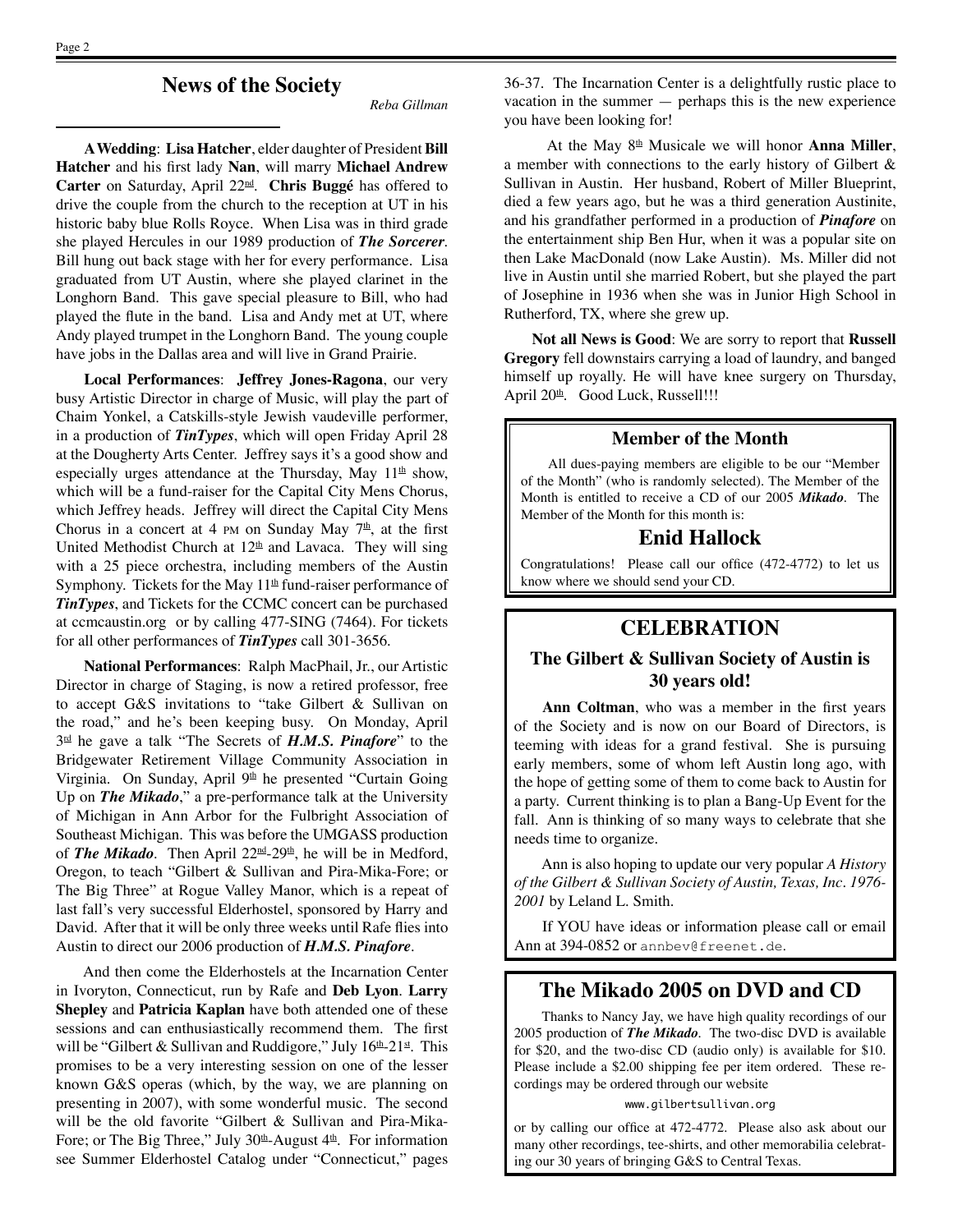#### (Continued from page 1)

cited: hypotenuse - lot 'o news; more wary at - commissariat; Heliogabalous - parabolous; tautology - nosology; astrology - 'lectrobiology. (As an aside, I will note that my spell checker is baffled by several of these terms, so I take full responsibility for the spellings.)

These shows are smart, amusing and timeless. What great fun. What great music. Each of you should pat yourself on the back for doing your part to keep this wonderful material on stage. And please plan to attend our production of *H.M.S.*  **Pinafore** this summer. How could you not love this stuff?

Fond regards, *Bill Hatcher*

## Contributors to *H.M.S. Pinafore* 2006

**Patricia Van Buren Almond • Richard & Jennifer Arndt • Ken & Emily Ashworth • Marilyn Babcock • James Black • Jim & Eleanor Cochran • Ray & Keena Cole • Peter & Felicity Coltman • Marion DeFord • Wanda Fisher & Maddie Renbarger • Loel Graber • Maudi Greenwood • Russell Gregory • Chris Hinds • James A. Hitt • Reba & Leonard Gillman • Brent & Una Jacob • Edward Kluth • Rafe & Alice MacPhail • Elaine Martens • Norman & Emilia Martin • Betty B. Morgan • P. S. Neff • James Plugge • Bee Harris Polome & Milt Weiss • Prudential Foundation Matching Gifts • Eugene & Betty Ripperger • Dorothy Rutishauser • Jane Dunn Sibley • Jean & Ed Smootz • Becky Stewart • Still Water Foundation, Inc. • Bernadette Tasher • The Voloch Family • Libby & Michael Weed • Joyce & Wayne Wilson • John Wood**

#### **Orchestra sponsored by Reba & Leonard Gillman**



This project is funded in part by the City of Austin through the Cultural Arts Division and by a grant from the Texas Commission on the Arts.



## **Randall's/Tom Thumb Good Neighbor Program**

Please register your Randall's Remarkable Card —Randall's will donate 1% of your bill to us (and up to two other charitable groups, if you wish). To register, visit the customer service counter and use our name and number:

#### **Gilbert and Sullivan Society 10090**

This is an easy and cost-free (to you!) way to help us out.

#### **Thank You**

We again thank **IBM** for their generous donation of computer equipment and **Stephanie Blackwood** for providing the contact. We thank the following general donors: In honor of **Bee Polomé**: **Peter & Felicity Coltman**, **Marilyn Babcock**, **Jean & Ed Smootz**, **Libby & Michael Weed**. In honor of **Bruce Hallock**: **Libby & Michael Weed**. We thank the following for their continuing support: **Chris, & Gary Hallock • Kristine M. Olson • Allen Lawshae • Barbara Lee • Randall McIntyre • Rosemary Russell-Vines • Cynthia Ryan & Valerie Ryan in memory of James C. Ryan • Katharine Shields • Patricia Spurr • Rose Taylor • Steve & Louise Weinberg.**

### Contributors to *The Mikado* 2005

Underwriters: **Chris Buggé • Lawrence Shepley • Jean & Ed Smootz • Michael & Libby Weed.** Contributers: **Anonymous • Richard & Jennifer Arndt • Ken & Emily Ashworth • Mr. & Mrs. John C. Besperka • Larry & Becky Brenner • Chris Buggé • John Dailey • Marion DeFord • Betty B. Evans • Charlotte & William Flynn • Len & Reba Gillman • Loel Graber • Russell Gregory • William P. & Naomi Haight • Bruce & Enid Hallock • Betty R. Hatcher • James A. Hitt • Karen & Bob King • Edward Kluth • George & Nancy McQueen • James S. Moore • Mr. & Mrs. James Plugge • Prudential Foundation Matching Gifts • Charles & Diane Radin • James Robinson • Dorothy A. Rutishauser • Lawrence Shepley • Mrs. D.J. Sibley • Jean & Ed Smootz • Earl R. Hunt & Susan C. Spruance • Still Water Foundation, Inc. • Cleve H. Tandy Foundation • Jean Tolman • Paula Tyler • Bill & Mary Weaver • Michael & Libby Weed • Westminster Manor • Eve & John Williams • John & Betty Wood.**

TEXAS

This project is funded in part by the City of Austin through the Cultural Arts Division and by a grant from the Texas Commission on the Arts.



# Membership Form

We encourage you to join our Society. If you are a member, please check your membership renewal date on the top of the mailing label. If expired or near expiration, your membership needs to be updated! To correct your address, renew your membership, or become a member, complete this form, and mail it to us with your check, payable to "**GSSA**":

| The Gilbert & Sullivan Society of Austin<br>P.O. Box 684542                                                                                                                                                                                                                                                      | Austin, Texas 78768–4542 Phone: 472-4772 (472-GSSA)                                                                                             | Name & Address (if different from label):                                                                          |
|------------------------------------------------------------------------------------------------------------------------------------------------------------------------------------------------------------------------------------------------------------------------------------------------------------------|-------------------------------------------------------------------------------------------------------------------------------------------------|--------------------------------------------------------------------------------------------------------------------|
| Please check a membership category.<br><b>Individual</b> $(\$20-\$29)$<br>Family/Group (\$30-\$49)<br><b>Patron</b> (\$50–\$99)<br><b>Grand Duke or Duchess (\$100-\$249)</b><br><b>Major General (\$250-\$499)</b><br>Pooh-Bah (\$500-\$999)<br><b>Pirate King (\$1000-\$2499)</b><br>Savoyard $(\$2500 \& up)$ | We are proud to list our members<br>in our programs,, but if you would<br>prefer NOT to be listed in our<br>programs, please check here: $\Box$ | $Phone(s)$ :<br>E-mail address:<br>Does your company match donations?<br>I'd like to volunteer. I'm interested in: |